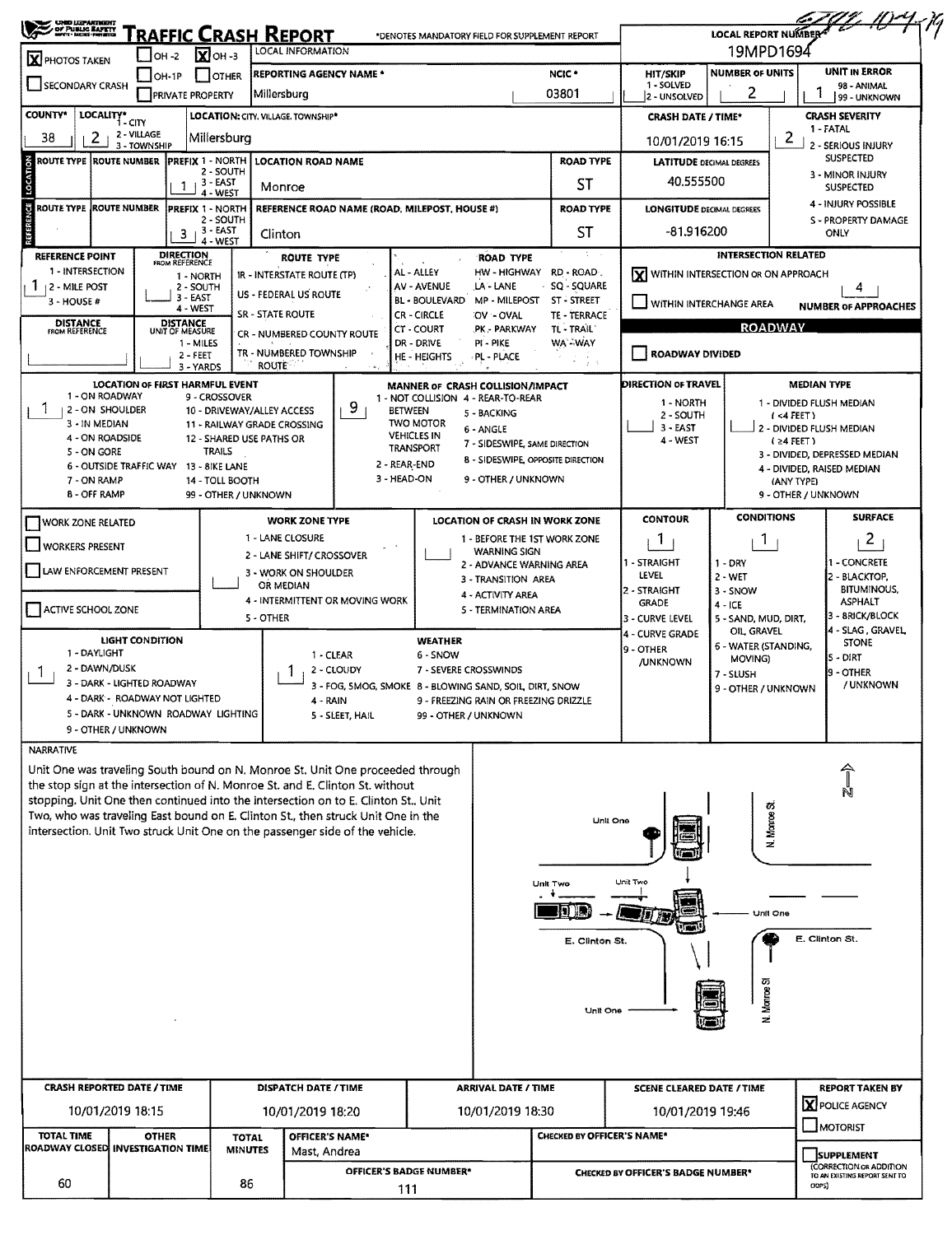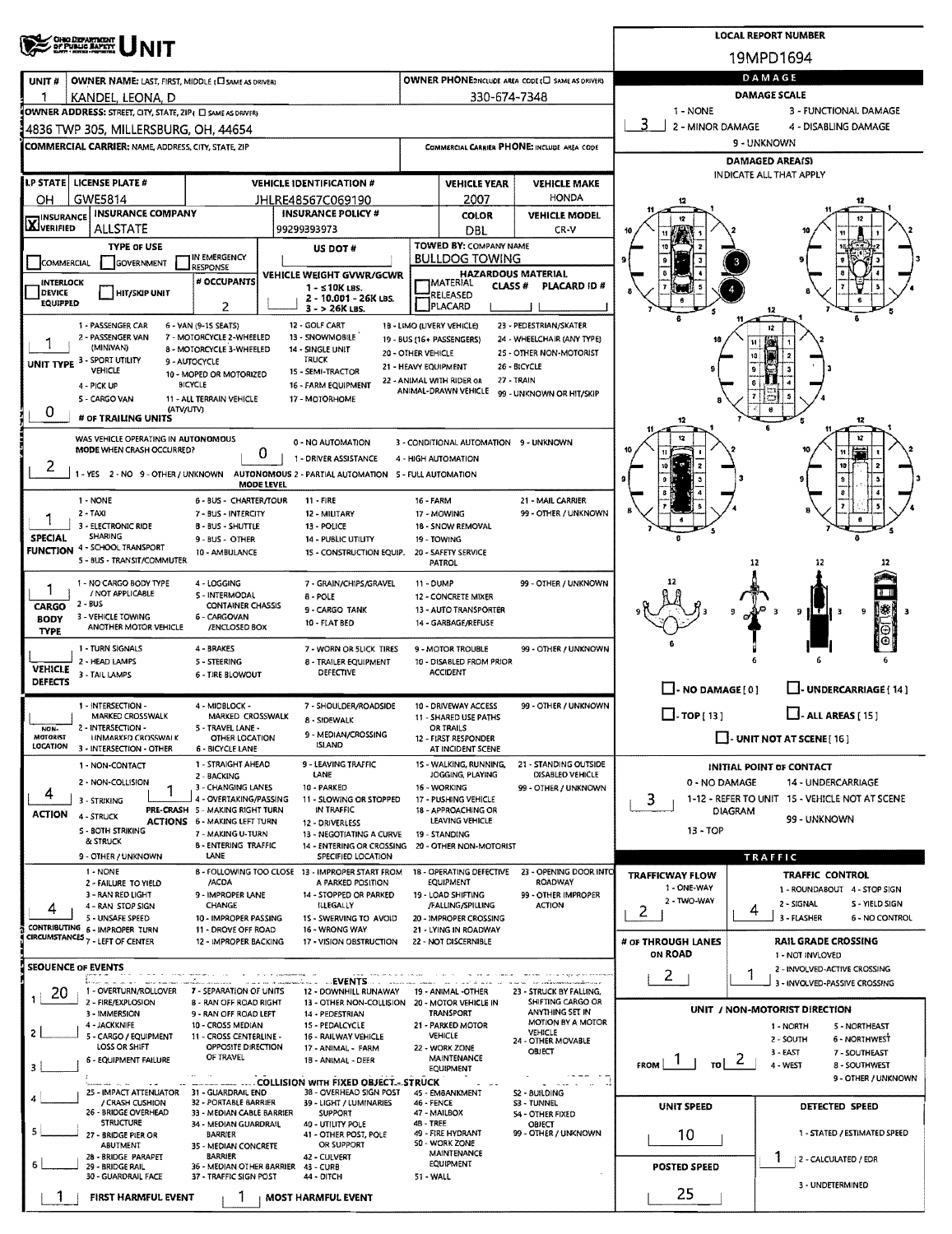|                                                                                                                                                                           |                      |                                                                 |                                                           |                            | <b>LOCAL REPORT NUMBER</b>                                           |
|---------------------------------------------------------------------------------------------------------------------------------------------------------------------------|----------------------|-----------------------------------------------------------------|-----------------------------------------------------------|----------------------------|----------------------------------------------------------------------|
| ONO DEPARTMENT<br>OF PUBLIC SAFETY                                                                                                                                        |                      |                                                                 |                                                           |                            | 19MPD1694                                                            |
| UNIT#<br>OWNER NAME: LAST, FIRST, MIDDLE (E) SAME AS DRIVER)                                                                                                              |                      |                                                                 | OWNER PHONE: INCLUDE AREA CODE (L) SAME AS DRIVER)        |                            | DAMAGE                                                               |
| 2<br>ROSS, KATHERINE, MARIE<br>OWNER ADDRESS: STREET, CITY, STATE, ZIP ( C) SAME AS ORIVERY                                                                               |                      | 330-390-5516                                                    |                                                           | 1 - NONE                   | <b>DAMAGE SCALE</b><br>3 - FUNCTIONAL DAMAGE                         |
| 1316 WALNUT ST., MILLERSBURG, OH, 44654                                                                                                                                   |                      |                                                                 |                                                           | 4<br>2 - MINOR DAMAGE      | 4 - DISABLING DAMAGE                                                 |
| <b>COMMERCIAL CARRIER: NAME, ADDRESS, CITY, STATE, ZIP</b>                                                                                                                |                      |                                                                 | COMMERCIAL CARRIER PHONE; INCLUDE AREA CODE               |                            | 9 - UNKNOWN                                                          |
|                                                                                                                                                                           |                      |                                                                 |                                                           |                            | DAMAGED AREA(S)<br>INDICATE ALL THAT APPLY                           |
| LP STATE   LICENSE PLATE #<br><b>VEHICLE IDENTIFICATION #</b><br><b>FKS7998</b><br>ОН<br>1GCCS1446WK206060                                                                |                      | <b>VEHICLE YEAR</b><br>1998                                     | <b>VEHICLE MAKE</b><br><b>CHEVROLET</b>                   |                            |                                                                      |
| <b>INSURANCE COMPANY</b><br><b>INSURANCE POLICY #</b><br><b>INSURANCE</b>                                                                                                 |                      | <b>COLOR</b>                                                    | <b>VEHICLE MODEL</b>                                      |                            |                                                                      |
| XVERIFIED<br>USAA<br>021516389C                                                                                                                                           |                      | WHI                                                             | $S-10$                                                    |                            |                                                                      |
| TYPE OF USE<br>US DOT #<br>IN EMERGENCY<br>COMMERCIAL<br><b>GOVERNMENT</b>                                                                                                |                      | TOWED BY: COMPANY NAME<br><b>BULLDOG TOWING</b>                 |                                                           |                            |                                                                      |
| RESPONSE<br><b>VEHICLE WEIGHT GVWR/GCWR</b><br># OCCUPANTS<br>INTERLOCK                                                                                                   |                      | <b>HAZARDOUS MATERIAL</b><br><b>IMATERIAL</b><br><b>CLASS #</b> | PLACARD ID#                                               |                            |                                                                      |
| $1 - 510K$ LBS.<br><b>DEVICE</b><br>  HIT/SKIP UNIT<br>2 - 10.001 - 26K LBS.<br><b>EQUIPPED</b><br>3 - > 26K LBS.                                                         |                      | RELEASED<br>PLACARD                                             |                                                           |                            |                                                                      |
| 1 - PASSENGER CAR<br>6 - VAN (9-15 SEATS)<br>12 - GOLF CART                                                                                                               |                      | 18 - LIMO (LIVERY VEHICLE)                                      | 23 - PEDESTRIAN/SKATER                                    |                            | 12                                                                   |
| 2 - PASSENGER VAN<br>7 - MOTORCYCLE 2-WHEELED<br>13 - SNOWMOBILE<br>(MINIVAN)<br><b>B - MOTORCYCLE 3-WHEELED</b><br>14 - SINGLE UNIT                                      | 20 - OTHER VEHICLE   | 19 - 8US (16+ PASSENGERS)                                       | 24 - WHEELCHAIR (ANY TYPE)<br>25 - OTHER NON-MOTORIST     |                            |                                                                      |
| UNIT TYPE 3 - SPORT UTILITY<br>TRUCK<br>9 - AUTOCYCLE<br>VEHICLE<br>15 - SEMI-TRACTOR<br>10 - MOPED OR MOTORIZED                                                          | 21 - HEAVY EQUIPMENT |                                                                 | 26 - BICYCLE                                              |                            | 10                                                                   |
| <b>BICYCLE</b><br>16 - FARM EQUIPMENT<br>4 - PICK UP                                                                                                                      |                      | 22 - ANIMAL WITH RIDER OR<br>ANIMAL-DRAWN VEHICLE               | 27 - TRAIN<br>99 - UNKNOWN OR HIT/SKIP                    |                            |                                                                      |
| S - CARGO VAN<br>11 - ALL TERRAIN VEHICLE<br>17 - MOTORHOME<br>(ATV/UTV)<br>0<br># OF TRAILING UNITS                                                                      |                      |                                                                 |                                                           |                            |                                                                      |
| WAS VEHICLE OPERATING IN AUTONOMOUS<br>0 - NO AUTOMATION                                                                                                                  |                      | 3 - CONDITIONAL AUTOMATION 9 - UNKNOWN                          |                                                           |                            | 12                                                                   |
| MODE WHEN CRASH OCCURRED?<br>0<br>1 - DRIVER ASSISTANCE                                                                                                                   |                      | 4 - HIGH AUTOMATION                                             |                                                           |                            |                                                                      |
| 2<br>1 - YES 2 - NO 9 - OTHER / UNKNOWN AUTONOMOUS 2 - PARTIAL AUTOMATION 5 - FULL AUTOMATION<br>MODE LEVEL                                                               |                      |                                                                 |                                                           |                            |                                                                      |
| 1 NONE<br>6 - BUS - CHARTER/TOUR<br>11 - FIRE                                                                                                                             | 16 - FARM            |                                                                 | 21 - MAIL CARRIER                                         |                            |                                                                      |
| $2 - TAXI$<br>7 - BUS - INTERCITY<br>12 - MILITARY<br>3 - ELECTRONIC RIDE<br><b>B-BUS-SHUTTLE</b><br>13 - POLICE                                                          |                      | 17 - MOWING<br>18 - SNOW REMOVAL                                | 99 - OTHER / UNKNOWN                                      |                            |                                                                      |
| <b>SHARING</b><br><b>SPECIAL</b><br>9 - BUS - OTHER<br>14 - PUBLIC UTILITY<br><b>FUNCTION 4 - SCHOOL TRANSPORT</b>                                                        |                      | 19 - TOWING                                                     |                                                           |                            |                                                                      |
| 10 - AMBULANCE<br>15 - CONSTRUCTION EQUIP.<br>5 - BUS - TRANSIT/COMMUTER                                                                                                  |                      | 20 - SAFETY SERVICE<br><b>PATROL</b>                            |                                                           |                            | 12<br>12                                                             |
| 1 - NO CARGO BODY TYPE<br>4 - LOGGING<br>7 - GRAIN/CHIPS/GRAVEL<br>1<br>/ NOT APPLICABLE<br>5 - INTERMODAL                                                                | 11 - DUMP            |                                                                 | 99 - OTHER / UNKNOWN                                      |                            | ПU                                                                   |
| $8 - POLE$<br>$2 - BUS$<br>CARGO<br><b>CONTAINER CHASSIS</b><br>9 - CARGO TANK<br>3 - VEHICLE TOWING<br>6 - CARGOVAN                                                      |                      | 12 - CONCRETE MIXER<br>13 - AUTO TRANSPORTER                    |                                                           |                            | 9<br>3<br>$9$ IT II<br>Е<br>-3                                       |
| <b>BODY</b><br>10 - FLAT BED<br>ANOTHER MOTOR VEHICLE<br>/ENCLOSED BOX<br><b>TYPE</b>                                                                                     |                      | 14 - GARBAGE/REFUSE                                             |                                                           |                            |                                                                      |
| 4 - BRAKES<br>1 - TURN SIGNALS<br>7 - WORN OR SLICK TIRES<br>2 - HEAD LAMPS<br>5 - STEERING<br><b>B - TRAILER EQUIPMENT</b>                                               |                      | 9 - MOTOR TROUBLE<br>10 - DISABLED FROM PRIOR                   | 99 - OTHER / UNKNOWN                                      |                            |                                                                      |
| VEHICLE<br><b>DEFECTIVE</b><br>3 - TAIL LAMPS<br>6 - TIRE BLOWOUT<br>DEFECTS                                                                                              |                      | <b>ACCIDENT</b>                                                 |                                                           |                            |                                                                      |
| 1 - INTERSECTION -<br>4 - MIDBLOCK -<br>7 - SHOULDER/ROADSIDE                                                                                                             |                      | 10 - DRIVEWAY ACCESS                                            | 99 - OTHER / UNKNOWN                                      | $\Box$ - NO DAMAGE [ 0 ]   | U-UNDERCARRIAGE [14]                                                 |
| MARKED CROSSWALK<br>MARKED CROSSWALK<br><b>B-SIDEWALK</b><br>2 - INTERSECTION -<br>5 - TRAVEL LANE -<br>NON-                                                              |                      | 11 - SHARED USE PATHS<br>OR TRAILS                              |                                                           | $\Box$ - TOP [ 13 ]        | $\Box$ - ALL AREAS [ 15 ]                                            |
| 9 - MEDIAN/CROSSING<br><b>MOTORIST</b><br>UNMARKED CROSSWALK<br>OTHER LOCATION<br><b>ISLAND</b><br><b>LOCATION</b><br>3 - INTERSECTION - OTHER<br>6 - BICYCLE LANE        |                      | 12 - FIRST RESPONDER<br>AT INCIDENT SCENE                       |                                                           |                            | I - UNIT NOT AT SCENE [ 16 ]                                         |
| 9 - LEAVING TRAFFIC<br>1 - STRAIGHT AHEAD<br>1 - NON-CONTACT<br>LANE<br>2 - BACKING                                                                                       |                      | 15 - WALKING, RUNNING,<br>JOGGING, PLAYING                      | 21 - STANDING OUTSIDE<br>DISABLED VEHICLE                 |                            | INITIAL POINT OF CONTACT                                             |
| 2 - NON-COLLISION<br>3 - CHANGING LANES<br>10 - PARKED<br>з<br>4 - OVERTAKING/PASSING<br>11 - SLOWING OR STOPPED<br>3 - STRIKING                                          |                      | 16 - WORKING<br>17 - PUSHING VEHICLE                            | 99 - OTHER / UNKNOWN                                      | 0 - NO DAMAGE<br>11        | 14 - UNDERCARRIAGE<br>1-12 - REFER TO UNIT 15 - VEHICLE NOT AT SCENE |
| IN TRAFFIC<br>PRE-CRASH 5 - MAKING RIGHT TURN<br><b>ACTION</b><br>4 - STRUCK<br><b>ACTIONS 6 - MAKING LEFT TURN</b><br>12 - DRIVERLESS                                    |                      | 18 - APPROACHING OR<br>LEAVING VEHICLE                          |                                                           | <b>DIAGRAM</b>             | 99 - UNKNOWN                                                         |
| 5 - 80TH STRIKING<br>7 - MAKING U-TURN<br>13 - NEGOTIATING A CURVE<br>& STRUCK                                                                                            |                      | 19 - STANDING                                                   |                                                           | 13 - TOP                   |                                                                      |
| 8 - ENTERING TRAFFIC<br>14 - ENTERING OR CROSSING 20 - OTHER NON-MOTORIST<br>LANE<br>9 - OTHER / UNKNOWN<br>SPECIFIED LOCATION                                            |                      |                                                                 |                                                           |                            | TRAFFIC                                                              |
| 1 - NONE<br>B - FOLLOWING TOO CLOSE 13 - IMPROPER START FROM<br>A PARKED POSITION<br>/ACDA<br>2 - FAILURE TO YIELD                                                        |                      | 18 - OPERATING DEFECTIVE<br><b>EQUIPMENT</b>                    | 23 - OPENING DOOR INTO<br><b>ROADWAY</b>                  | <b>TRAFFICWAY FLOW</b>     | <b>TRAFFIC CONTROL</b>                                               |
| 3 - RAN RED UGHT<br>9 - IMPROPER LANE<br>14 - STOPPED OR PARKED<br>CHANGE<br><b>ILLEGALLY</b><br>4 - RAN STOP SIGN                                                        |                      | 19 - LOAD SHIFTING<br>/FALLING/SPILLING                         | 99 - OTHER IMPROPER<br><b>ACTION</b>                      | 1 - ONE-WAY<br>2 - TWO-WAY | 1 - ROUNDABOUT 4 - STOP SIGN<br>2 - SIGNAL<br>S - YIELD SIGN         |
| 5 - UNSAFE SPEED<br>10 - IMPROPER PASSING<br>15 - SWERVING TO AVOID<br>CONTRIBUTING 6 - IMPROPER TURN<br>11 - DROVE OFF ROAD<br>16 - WRONG WAY                            |                      | 20 - IMPROPER CROSSING<br>21 - LYING IN ROADWAY                 |                                                           | 2                          | 6<br>3 - FLASHER<br>6 - NO CONTROL                                   |
| CIRCUMSTANCES 7 - LEFT OF CENTER<br>12 - IMPROPER BACKING<br>17 - VISION OBSTRUCTION                                                                                      |                      | 22 - NOT DISCERNIBLE                                            |                                                           | # OF THROUGH LANES         | RAIL GRADE CROSSING                                                  |
| <b>SEQUENCE OF EVENTS</b>                                                                                                                                                 |                      |                                                                 | www.com/garet.com                                         | ON ROAD<br>2.              | 1 - NOT INVLOVED<br>2 - INVOLVED-ACTIVE CROSSING<br>1                |
| <b>EVENTS</b><br>1 - OVERTURN/ROLLOVER<br>20<br>7 - SEPARATION OF UNITS<br>12 - DOWNHILL RUNAWAY<br>1                                                                     |                      | 19 - ANIMAL -OTHER                                              | 23 - STRUCK BY FALLING,                                   |                            | 3 - INVOLVED-PASSIVE CROSSING                                        |
| 2 - FIRE/EXPLOSION<br>8 - RAN OFF ROAD RIGHT<br>13 - OTHER NON-COLLISION 20 - MOTOR VEHICLE IN<br>3 - IMMERSION<br>9 - RAN OFF ROAD LEFT<br>14 - PEDESTRIAN               |                      | <b>TRANSPORT</b>                                                | <b>SHIFTING CARGO OR</b><br>ANYTHING SET IN               |                            | UNIT / NON-MOTORIST DIRECTION                                        |
| 4 - JACKKNIFE<br>10 - CROSS MEDIAN<br>15 - PEDALCYCLE<br>$\mathbf{2}$<br>5 - CARGO / EQUIPMENT<br>11 - CROSS CENTERLINE -<br>16 - RAILWAY VEHICLE                         |                      | 21 - PARKED MOTOR<br>VEHICLE                                    | <b>MOTION BY A MOTOR</b><br>VEHICLE<br>24 - OTHER MOVABLE |                            | 1 - NORTH<br>5 - NORTHEAST<br>2 - SOUTH<br><b>6 - NORTHWEST</b>      |
| LOSS OR SHIFT<br>OPPOSITE DIRECTION<br>17 - ANIMAL - FARM<br>OF TRAVEL<br><b>6 - EQUIPMENT FAILURE</b><br>18 - ANIMAL - DEER                                              |                      | 22 - WORK ZONE<br>MAINTENANCE                                   | OBJECT                                                    | з<br><b>FROM</b><br>TO I   | 3 - EAST<br>7 - SOUTHEAST                                            |
| 3<br><b>COLLISION WITH FIXED OBJECT - STRUCK</b><br>$1 - 1$                                                                                                               |                      | <b>EQUIPMENT</b>                                                | مرزان وواوره وبالداردة<br>$\sim$ 100                      |                            | 4 - WEST<br>8 - SOUTHWEST<br>9 - OTHER / UNKNOWN                     |
| 3B - OVERHEAD SIGN POST<br>25 - IMPACT ATTENUATOR<br>31 - GUARDRAIL END<br>4<br>/ CRASH CUSHION<br>39 - LIGHT / LUMINARIES<br>32 - PORTABLE BARRIER                       | 46 - FENCE           | 45 - EMBANKMENT                                                 | 52 - BUILDING<br>53 - TUNNEL                              | UNIT SPEED                 | DETECTED SPEED                                                       |
| 26 - BRIDGE OVERHEAD<br>33 - MEDIAN CABLE BARRIER<br><b>SUPPORT</b><br><b>STRUCTURE</b><br>34 - MEDIAN GUARDRAIL<br>40 - UTILITY POLE<br>5.                               | 4B - TREE            | 47 - MAILBOX                                                    | 54 - OTHER FIXED<br>OBJECT                                |                            |                                                                      |
| 27 - BRIDGE PIER OR<br><b>BARRIER</b><br>41 - OTHER POST, POLE<br>OR SUPPORT<br><b>ABUTMENT</b><br>35 - MEDIAN CONCRETE                                                   |                      | 49 - FIRE HYDRANT<br>50 - WORK ZONE<br>MAINTENANCE              | 99 - OTHER / UNKNOWN                                      | 30                         | 1 - STATED / ESTIMATED SPEED                                         |
| 28 - BRIDGE PARAPET<br><b>BARRIER</b><br>42 - CULVERT<br>6<br>29 - BRIDGE RAIL<br>36 - MEDIAN OTHER BARRIER<br>43 - CURB<br>30 - GUARDRAIL FACE<br>37 - TRAFFIC SIGN POST |                      | <b>EQUIPMENT</b>                                                |                                                           | <b>POSTED SPEED</b>        | 1<br>2 - CALCULATED / EDR                                            |
| 44 - DITCH<br>FIRST HARMFUL EVENT<br><b>MOST HARMFUL EVENT</b>                                                                                                            | 51 WALL              |                                                                 |                                                           | 25                         | 3 - UNDETERMINED                                                     |
|                                                                                                                                                                           |                      |                                                                 |                                                           |                            |                                                                      |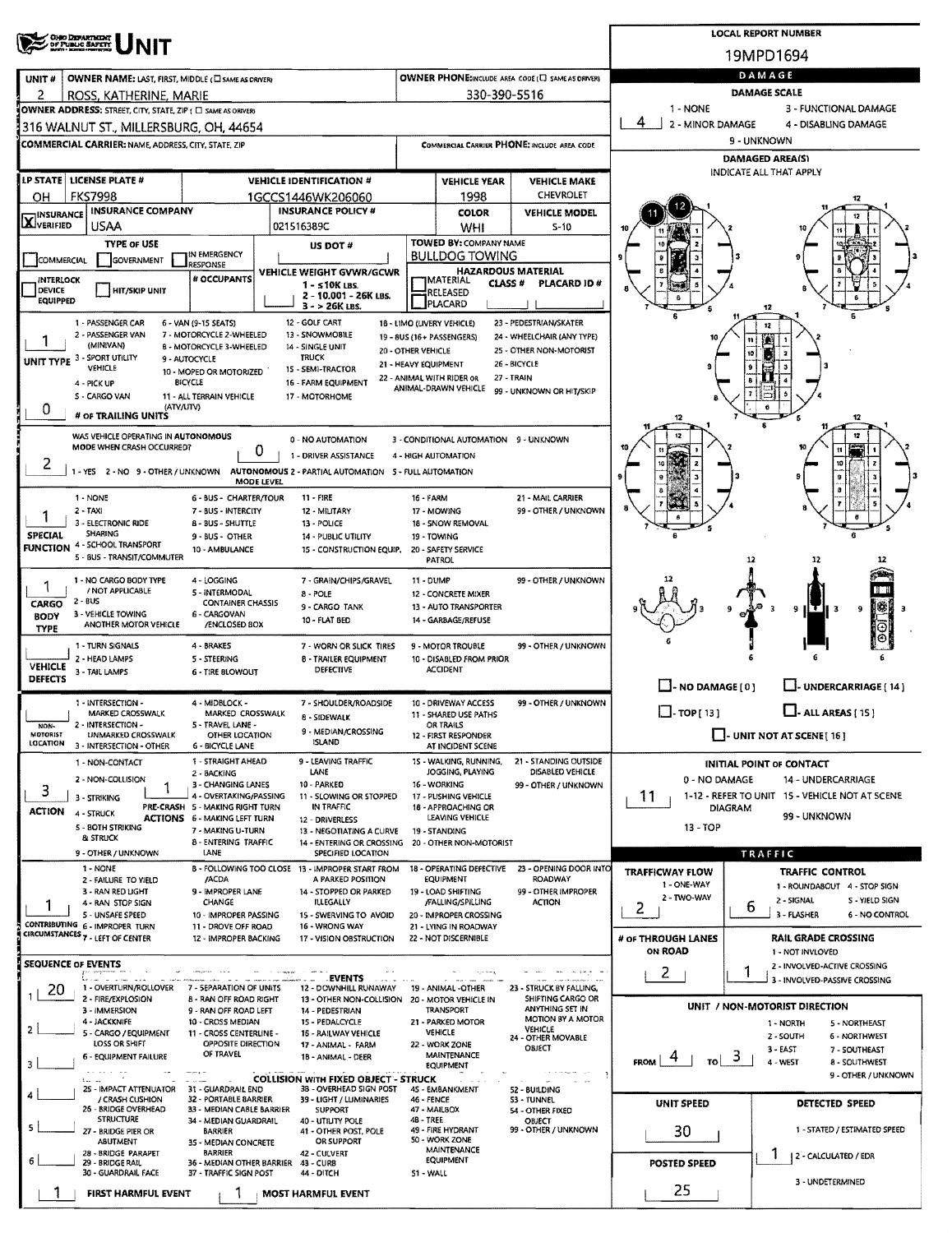|                                |                                                  |                                          |  | <sup>≸222</sup> ™ Motorist / Non-Motorist                                 |            |                                                                                           |                                                                                   |                                                 |             |                                                                           |                                                     |                                                |                                                                            | <b>LOCAL REPORT NUMBER</b><br>19MPD1694             |                                       |                                         |                                    |
|--------------------------------|--------------------------------------------------|------------------------------------------|--|---------------------------------------------------------------------------|------------|-------------------------------------------------------------------------------------------|-----------------------------------------------------------------------------------|-------------------------------------------------|-------------|---------------------------------------------------------------------------|-----------------------------------------------------|------------------------------------------------|----------------------------------------------------------------------------|-----------------------------------------------------|---------------------------------------|-----------------------------------------|------------------------------------|
|                                | UNIT #                                           |                                          |  | NAME: LAST, FIRST, MIDDLE                                                 |            |                                                                                           |                                                                                   |                                                 |             |                                                                           | DATE OF BIRTH                                       |                                                |                                                                            |                                                     |                                       | AGE                                     | <b>GENDER</b>                      |
|                                |                                                  | KANDEL, LEONA, D                         |  |                                                                           |            |                                                                                           |                                                                                   |                                                 |             |                                                                           | 01/04/1945                                          |                                                |                                                                            |                                                     |                                       | 74                                      | F                                  |
|                                |                                                  | <b>ADDRESS: STREET, CITY, STATE, ZIP</b> |  |                                                                           |            |                                                                                           |                                                                                   |                                                 |             |                                                                           |                                                     | <b>CONTACT PHONE - INCLUDE AREA CODE</b>       |                                                                            |                                                     |                                       |                                         |                                    |
|                                |                                                  |                                          |  | 4836 TWP 305, MILLERSBURG, OH, 44654                                      |            |                                                                                           |                                                                                   |                                                 |             |                                                                           |                                                     | 330-674-7348                                   |                                                                            |                                                     |                                       |                                         |                                    |
|                                | <b>INJURIES INJURED</b>                          | TAKEN                                    |  | <b>EMS AGENCY (NAME)</b>                                                  |            |                                                                                           | SAFETY EQUIPMENT<br><b>INJURED TAKEN TO: MEDICAL FACILITY (NAME CITY)</b><br>USED |                                                 |             |                                                                           | <b>SEATING</b><br>7DOT-Compliant<br>POSITION        |                                                |                                                                            |                                                     | AIR BAG USAGE<br><b>EJECTION</b>      |                                         | <b>TRAPPED</b>                     |
|                                | 5                                                | BY<br>1 <sub>1</sub>                     |  |                                                                           |            |                                                                                           | 2                                                                                 |                                                 |             |                                                                           | <b>IMC HELMET</b><br>1                              |                                                |                                                                            |                                                     | 3.<br>1<br>1                          |                                         |                                    |
| <b>MOTORIST / NON-MOTORIST</b> | <b>OL STATE</b>                                  |                                          |  | OPERATOR LICENSE NUMBER                                                   |            |                                                                                           | LOCAL<br><b>OFFENSE CHARGED</b><br>CODE                                           |                                                 |             | OFFENSE DESCRIPTION                                                       |                                                     |                                                |                                                                            |                                                     | <b>CITATION NUMBER</b>                |                                         |                                    |
|                                | OН                                               | RQ423156                                 |  |                                                                           |            |                                                                                           | ⊠<br>331.19                                                                       |                                                 |             |                                                                           | <b>STOP SIGN VIOLATIONS</b>                         |                                                |                                                                            | 1HEHL0C                                             |                                       |                                         |                                    |
|                                | OL CLASS                                         | <b>ENDORSEMENT</b>                       |  | <b>RESTRICTION SELECT UP TO 3</b>                                         |            | <b>DRIVER</b><br><b>DISTRACTED</b>                                                        | <b>ALCOHOL</b>                                                                    | ALCOHOL / DRUG SUSPECTED<br>MARIJUANA           |             | <b>CONDITION</b>                                                          | <b>ALCOHOL TEST</b><br><b>TYPE</b><br><b>STATUS</b> |                                                | VALUE                                                                      | <b>DRUG TEST(S)</b><br><b>STATUS</b><br><b>TYPE</b> |                                       |                                         | RESULTS SELECT UP TO 4             |
|                                | 4                                                |                                          |  | 3                                                                         |            | $18Y$ <sub>1</sub>                                                                        | 1<br>OTHER DRUG                                                                   |                                                 |             |                                                                           | 1                                                   | 1                                              |                                                                            | 1                                                   | 1                                     |                                         |                                    |
|                                | UNIT #                                           |                                          |  | NAME: LAST, FIRST, MIDDLE                                                 |            |                                                                                           |                                                                                   |                                                 |             |                                                                           | DATE OF BIRTH                                       |                                                |                                                                            |                                                     |                                       | AGE                                     | <b>GENDER</b>                      |
|                                | 2                                                | ROSS, ADAM, DAVID                        |  |                                                                           |            |                                                                                           |                                                                                   |                                                 |             |                                                                           |                                                     |                                                | 03/16/1986                                                                 |                                                     |                                       | 33                                      | м                                  |
|                                |                                                  | <b>ADDRESS: STREET, CITY, STATE, ZIP</b> |  |                                                                           |            |                                                                                           |                                                                                   |                                                 |             |                                                                           |                                                     |                                                | <b>CONTACT PHONE - INCLUDE AREA CODE</b>                                   |                                                     |                                       |                                         |                                    |
|                                |                                                  |                                          |  | 316 WALNUT ST, MILLERSBURG, OH, 44654                                     |            |                                                                                           |                                                                                   |                                                 |             |                                                                           |                                                     | 330-749-4608                                   |                                                                            |                                                     |                                       |                                         |                                    |
| MOTORIST / NON-MOTORIST        | <b>INJURIES INJURED</b><br>4                     | <b>TAKEN</b><br>B٧<br>11                 |  | <b>EMS AGENCY (NAME)</b>                                                  |            |                                                                                           |                                                                                   | INJURED TAKEN TO: MEDICAL FACILITY (NAME, CITY) |             | <b>SAFETY EQUIPMENT</b><br>USED<br>2                                      |                                                     | <b>DOT-COMPLIANT</b><br><sup>J</sup> MC HELMET | <b>SEATING</b><br>POSITION<br>1                                            |                                                     | AIR BAG USAGE<br><b>EJECTION</b><br>2 |                                         | TRAPPED<br>1                       |
|                                |                                                  |                                          |  | OL STATE OPERATOR LICENSE NUMBER                                          |            |                                                                                           | <b>OFFENSE CHARGED</b>                                                            |                                                 | LOCAL       | OFFENSE DESCRIPTION                                                       |                                                     |                                                |                                                                            |                                                     | <b>CITATION NUMBER</b>                |                                         |                                    |
|                                | OН                                               | SK863210                                 |  |                                                                           |            |                                                                                           |                                                                                   |                                                 | <b>CODE</b> |                                                                           |                                                     |                                                |                                                                            |                                                     |                                       |                                         |                                    |
|                                | OL CLASS                                         | <b>ENDORSEMENT</b>                       |  | <b>RESTRICTION SELECT UP TO 3</b>                                         |            | <b>DRIVER</b>                                                                             |                                                                                   | ALCOHOL / DRUG SUSPECTED                        |             | <b>CONDITION</b>                                                          |                                                     |                                                | <b>ALCOHOL TEST</b>                                                        |                                                     |                                       | DRUG TEST(S)                            |                                    |
|                                | 4                                                |                                          |  |                                                                           |            | <b>DISTRACTED</b><br>8Y<br>-1                                                             | ALCOHOL<br><b>OTHER DRUG</b>                                                      | MARUUANA                                        |             | 1                                                                         | <b>STATUS</b><br>1                                  | TYPE<br>1                                      | VALUE                                                                      | <b>STATUS</b><br>1                                  | <b>TYPE</b><br>1                      |                                         | RESULTS SELECT UP TO 4             |
|                                | UNIT #                                           |                                          |  | NAME: LAST, FIRST, MIDDLE                                                 |            |                                                                                           |                                                                                   |                                                 |             |                                                                           |                                                     |                                                | DATE OF BIRTH                                                              |                                                     |                                       | AGE                                     | <b>GENDER</b>                      |
|                                |                                                  |                                          |  |                                                                           |            |                                                                                           |                                                                                   |                                                 |             |                                                                           |                                                     |                                                |                                                                            |                                                     |                                       |                                         |                                    |
|                                |                                                  | <b>ADDRESS: STREET, CITY, STATE, ZIP</b> |  |                                                                           |            |                                                                                           |                                                                                   |                                                 |             |                                                                           |                                                     |                                                | <b>CONTACT PHONE - INCLUDE AREA CODE</b>                                   |                                                     |                                       |                                         |                                    |
|                                |                                                  |                                          |  |                                                                           |            |                                                                                           |                                                                                   |                                                 |             |                                                                           |                                                     |                                                |                                                                            |                                                     |                                       |                                         |                                    |
| MOTORIST / NON-MOTORIST        | INJURIES IINJURED                                | <b>TAKEN</b><br>BΥ                       |  | <b>EMS AGENCY (NAME)</b>                                                  |            | <b>SAFETY EQUIPMENT</b><br>INJURED TAKEN TO: MEDICAL FACILITY (NAME, CITY)<br><b>USED</b> |                                                                                   |                                                 |             | <b>SEATING</b><br><b>JDOT-COMPLIANT</b><br>POSITION<br><b>-IMC HELMET</b> |                                                     |                                                |                                                                            | AIR BAG USAGE<br><b>EJECTION</b><br><b>TRAPPED</b>  |                                       |                                         |                                    |
|                                | <b>OL STATE</b>                                  |                                          |  | <b>OPERATOR LICENSE NUMBER</b>                                            |            | LOCAL<br><b>OFFENSE DESCRIPTION</b><br><b>OFFENSE CHARGED</b><br><b>CODE</b>              |                                                                                   |                                                 |             |                                                                           |                                                     |                                                |                                                                            | <b>CITATION NUMBER</b>                              |                                       |                                         |                                    |
|                                | OL CLASS                                         | <b>ENDORSEMENT</b>                       |  | <b>RESTRICTION SELECT UP TO 3</b>                                         |            | <b>CONDITION</b><br>ALCOHOL / DRUG SUSPECTED<br><b>DRIVER</b>                             |                                                                                   |                                                 |             | <b>ALCOHOL TEST</b>                                                       |                                                     |                                                |                                                                            | <b>DRUG TEST(S)</b>                                 |                                       |                                         |                                    |
|                                |                                                  |                                          |  |                                                                           |            | BY                                                                                        | <b>OTHER DRUG</b>                                                                 | <b>DISTRACTED</b> ALCOHOL MARIJUANA             |             |                                                                           | <b>STATUS</b>                                       | TYPE                                           | VALUE                                                                      |                                                     |                                       |                                         | STATUS TYPE RESULTS SELECT UP TO 4 |
|                                |                                                  | <b>INJURIES</b>                          |  | <b>SEATING POSITION</b>                                                   |            | AIR BAG                                                                                   |                                                                                   | OL CLASS                                        |             | OL RESTRICTION(S)                                                         |                                                     |                                                | <b>DRIVER DISTRACTION</b>                                                  |                                                     |                                       | <b>TEST STATUS</b>                      |                                    |
|                                | ។ - FATAL                                        |                                          |  | - FRONT - LEFT SIDE                                                       |            | 1 - NOT DEPLOYED                                                                          | ¥.                                                                                | 1 - CLASS A                                     |             | 1 - ALCOHOL INTERLOCK                                                     |                                                     |                                                | NOT DISTRACTED                                                             |                                                     |                                       | 1'-NONE GIVEN                           |                                    |
|                                | 2 - SUSPECTED SERIOUS<br>INJURY                  |                                          |  | (MOTORCYCLE DRIVER)<br>- FRONT - MIDDLE                                   |            | 2 - DEPLOYED FRONT<br>3- DEPLOYED SIDE<br>4 <sup>%</sup> deployed both ,                  |                                                                                   | 2 - CLASS B                                     |             | DEVICE 25<br>- CDL INTRASTATE ONLY                                        |                                                     |                                                | 2 - MANUALLY OPERATING AN<br>ELECTRONIC .                                  |                                                     | 3 - TEST GIVEN.                       | 2 - TEST REFUSED                        |                                    |
|                                | 3 - SUSPECTED MINOR<br>INJURY                    |                                          |  | - FRONT - RIGHT SIDE<br>- SECOND - LEFT SIDE                              |            | <b>FRONT/SIDE</b><br>5-NOT APPLICABLE                                                     |                                                                                   | 3 - CLASS C<br>4 - REGULAR CLASS                |             | - CORRECTIVE LENSES<br>×<br>4 - FARM WAIVER                               |                                                     |                                                | <b>COMMUNICATION DEVICE</b><br>(TEXTING, TYPING,                           |                                                     |                                       | 7 UNUSABLE                              | CONTAMINATED SAMPLE                |
|                                | 4 - POSSIBLE INJURY.<br>5 - NO APPARENT INJURY.  |                                          |  | (MOTORCYCLE PASSENGER)<br>S - SECOND - MIDDLE                             |            | 9 - DEPLOYMENT UNKNOWN                                                                    |                                                                                   | $(OHIO = D)$                                    |             | 5 - EXCEPT CLASS A BUS<br>6 - EXCEPT CLASS A<br>& CLASS B BUS             |                                                     |                                                | <b>DIALING</b><br>TALKING ON HANDS-FREE<br><b>COMMUNICATION DEVICE</b>     |                                                     |                                       | 4 - TEST GIVEN, L.<br>RESULTS KNOWN     |                                    |
|                                |                                                  |                                          |  | 6 - SECOND - RIGHT SIDE<br>7 - THIRD - LEFT SIDE<br>(MOTORCYCLE SIDE CAR) |            | <b>EJECTION</b>                                                                           |                                                                                   | 5 - M/C MOPED ONLY<br>6 - NO VALIDIOL           |             | - EXCEPT TRACTOR-TRAILER<br><b>8-INTERMEDIATE LICENSE:</b>                |                                                     | ŀ4                                             | -:Talking on Hand-Held »<br>COMMUNICATION DEVICE                           |                                                     | 5-TEST GIVEN.                         | RESULTS UNKNOWN                         |                                    |
|                                | 1 - NOT TRANSPORTED                              | <b>INJURIES TAKEN BY</b>                 |  | 8 - THIRD - MIDDLE<br>9 - Third - Right Side                              |            | 1-NOT EJECTED<br>2- PARTIALLY EJECTED                                                     |                                                                                   | OL ENDORSEMENT                                  |             | <b>RESTRICTIONS</b><br>LEARNER'S PERMIT<br>9                              |                                                     |                                                | - OTHER ACTIVITY WITH AN<br>ELECTRONIC DEVICE"                             |                                                     | 1 - NONE                              |                                         | <b>ALCOHOL TEST TYPE</b>           |
|                                | <b>/TREATED AT SCENE</b><br>$2 - EMS$            |                                          |  | 10 - SLEEPER SECTION<br>OF TRUCK CAB                                      |            | 3 - TOTALLY EJECTED<br>4 - NOT APPLICABLE                                                 |                                                                                   | H - HAZMAT                                      |             | <b>RESTRICTIONS</b><br>10 - LIMITED TO DAYLIGHT                           |                                                     |                                                | 6 - PASSENGER<br>7 - OTHER DISTRACTION                                     |                                                     | 2 - BLOOD<br>3 - URINE                |                                         |                                    |
|                                | 3 - POLICE                                       |                                          |  | 11 - PASSENGER IN<br>OTHER ENCLOSED CARGO                                 |            | <b>TRAPPED</b>                                                                            |                                                                                   | <b>M - MOTORCYCLE</b>                           |             | ONLY<br><b>11 - LIMITED TO EMPLOYMENT</b>                                 |                                                     |                                                | INSIDE THE VEHICLE<br><b>8 - OTHER DISTRACTION</b><br>"OUTSIDE THE VEHICLE |                                                     | 4 - BREATH                            |                                         |                                    |
|                                | 9 - OTHER / UNKNOWN                              | ા માં જે જેવી સ                          |  | AREA (NON-TRAILING UNIT,<br>BUS, PICK-UP WITH CAP).                       |            | <b>1-NOT TRAPPED</b><br>2 - EXTRICATED BY                                                 |                                                                                   | P - PASSENGER 3<br>N - TANKER                   |             | 12 - LIMITED - OTHER<br>13 - MECHANICAL DEVICES<br>(SPECIAL BRAKES, HAND  |                                                     |                                                | 9 - OTHER / UNKNOWN                                                        |                                                     | 5 - OTHER                             |                                         | <b>DRUG TEST TYPE</b>              |
|                                |                                                  | <b>SAFETY EQUIPMENT</b>                  |  | 12 - PASSENGER IN<br>UNENCLOSED CARGO AREA                                | 3 FREED BY | MECHANICAL MEANS                                                                          |                                                                                   | Q - MOTOR SCOOTER                               |             | CONTROLS, OR OTHER-<br>ADAPTIVE DEVICES)                                  |                                                     |                                                | CONDITION<br>1 - APPARENTLY NORMAL                                         |                                                     | 1 - NONE<br>2 - BLOOD                 |                                         |                                    |
|                                | 1 - NONE USED<br>2 - SHOULDER BELT ONLY          |                                          |  | 13 - TRAILING UNIT<br>14 - RIDING ON VEHICLE                              |            | NON-MECHANICAL MEANS                                                                      |                                                                                   | r - Three-Wheel'<br>MOTORCYCLE                  |             | 14 - MILITARY VEHICLES ONLY"<br>15 - MOTOR VEHICLES                       |                                                     |                                                | 2 - PHYSICAL IMPAIRMENT<br>3 - EMOTIONAL (E.G.,                            |                                                     | 3 - URINE<br>4 - OTHER                |                                         |                                    |
|                                | <b>USED</b><br>3 - LAP BELT ONLY USED            |                                          |  | <b>EXTERIOR</b><br>(NON-TRAILING UNIT)                                    |            |                                                                                           |                                                                                   | , S - SCHOOL BUS<br>T - DOUBLE & TRIPLE         |             | <b>WITHOUT AIR BRAKES</b><br>16 - OUTSIDE MIRROR                          |                                                     |                                                | DEPRESSED, ANGRY,<br>DISTURBED)                                            |                                                     |                                       |                                         | DRUG TEST RESULT(S)                |
|                                | 4 - SHOULDER & LAP BELT<br><b>USED</b>           |                                          |  | 15 - NON-MOTORIST<br>99 - OTHER / UNKNOWN                                 |            |                                                                                           |                                                                                   | TRAILERS.<br>X - TANKER / HAZMAT                |             | '17 - PROSTHETIC AID<br>18 - OTHER                                        |                                                     | 4 - ILLNESS                                    | 5 - FELL ASLEEP, FAINTED                                                   |                                                     |                                       | 1 - AMPHETAMINES<br>2 - BARBITURATES    |                                    |
|                                | - FORWARD-FACING                                 | 5 - CHILD RESTRAINT SYSTEM               |  |                                                                           |            |                                                                                           |                                                                                   |                                                 |             |                                                                           |                                                     |                                                | <b>FATIGUED, ETC</b><br>- UNDER THE INFLUENCE OF                           |                                                     |                                       | 3 - BENZODIAZEPINES<br>4 - CANNABINOIDS |                                    |
|                                | - REAR FACING<br>7 - BOOSTER SEAT                | 6 - CHILD RESTRAINT SYSTEM<br>i Aya      |  |                                                                           |            |                                                                                           |                                                                                   | <b>GENDER</b><br>F - FEMALE                     |             |                                                                           |                                                     | æ                                              | <b>MEDICATIONS / DRUGS /</b><br><b>ALCOHOL</b>                             |                                                     | 9 <b>5 - COCAINE</b> - 79             | 6 - OPIATES / OPIOIDS                   |                                    |
|                                | 8 - HELMET USED                                  | 9 - PROTECTIVE PADS USED                 |  |                                                                           |            |                                                                                           |                                                                                   | M - MALE :                                      |             |                                                                           |                                                     |                                                | - OTHER / UNKNOWN                                                          |                                                     | 7 - OTHER                             | <b>B - NEGATIVE RESULTS</b>             |                                    |
|                                | (ELBOWS, KNEES, ETC)<br>10 - REFLECTIVE CLOTHING |                                          |  |                                                                           |            |                                                                                           |                                                                                   | <b>U - OTHER / UNKNOWN</b>                      |             |                                                                           |                                                     |                                                |                                                                            |                                                     |                                       |                                         |                                    |
|                                | / BICYCLE ONLY 2<br>99 - OTHER / UNKNOWN         | 11 - LIGHTING - PEDESTRIAN               |  |                                                                           |            |                                                                                           | $\mathcal{L}_{\mathcal{A}_{\mathcal{A},\mathcal{C}}}^{\times}$                    |                                                 |             |                                                                           |                                                     |                                                |                                                                            |                                                     |                                       |                                         |                                    |